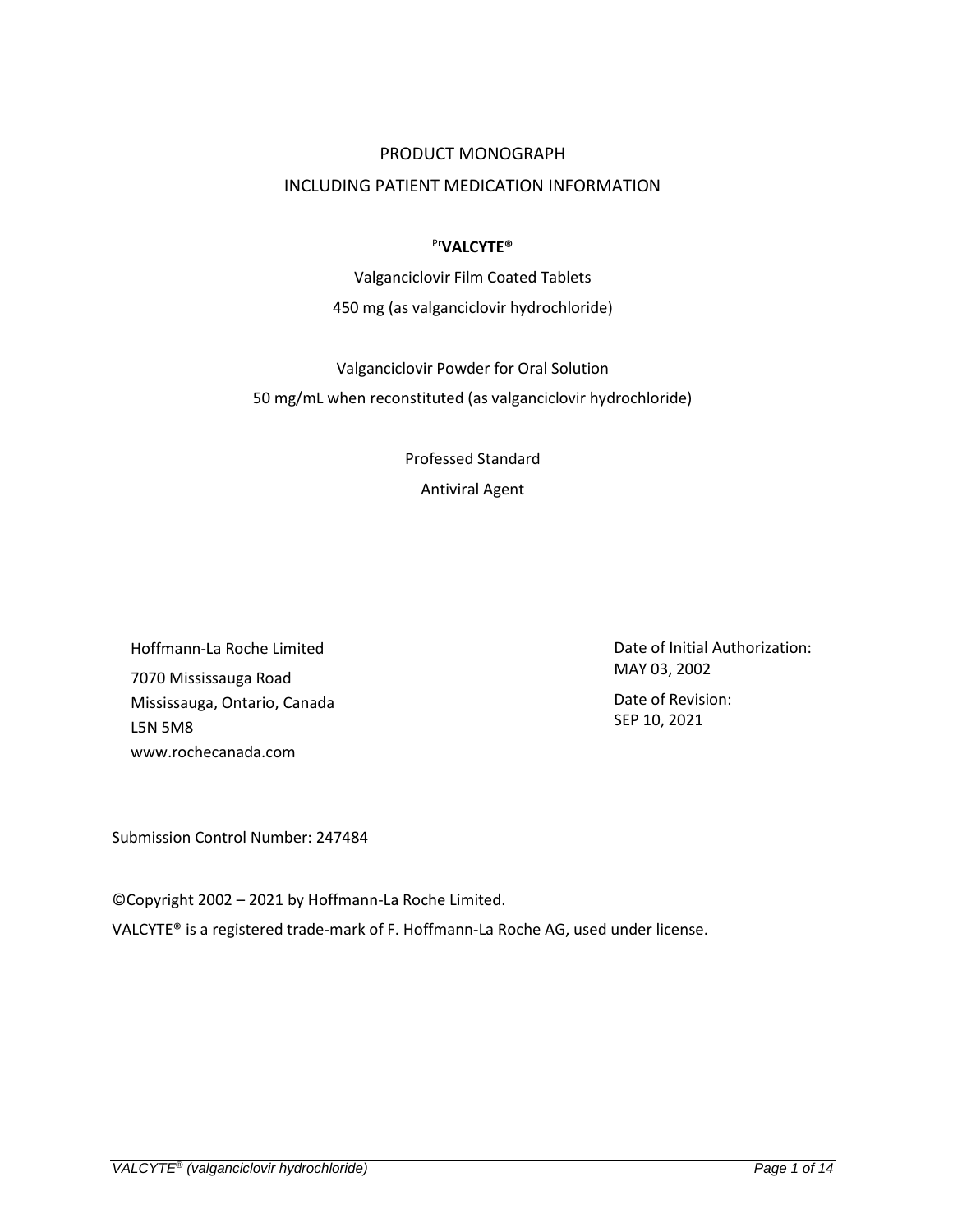# **PATIENT MEDICATION INFORMATION**

## **READ THIS FOR SAFE AND EFFECTIVE USE OF YOUR MEDICINE**

### **PrVALCYTE®**

### **valganciclovir hydrochloride tablets**

Read this carefully before you start taking **VALCYTE** and each time you get a refill. This leaflet is a summary and will not tell you everything about this drug. Talk to your healthcare professional about your medical condition and treatment and ask if there is any new information about **VALCYTE**.

#### **Serious Warnings and Precautions**

- **Blood problems:** VALCYTE can cause serious blood cell problems. These include reduced numbers of white blood cells, reduced numbers of red blood cells and reduced numbers of platelets. See "Serious side effects and what to do about them" table.
- **Cancer, Fertility and Birth Defects**: VALCYTE causes cancer in animals and may cause cancer in people. VALCYTE also has damaging effects on the reproductive system. In men, it may decrease the number of sperm in the semen and this may be complete and irreversible. In women, it may cause fertility problems. It may also cause birth defects. See "Other warnings you should know about".

#### **What is VALCYTE used for?**

- VALCYTE is used to treat a disease called cytomegalovirus (CMV) retinitis in adults who have acquired immunodeficiency syndrome (AIDS).
- VALCYTE is also used to prevent CMV disease in adults who have received a solid organ transplant and are at risk of developing CMV disease.

### **How does VALCYTE work?**

- VALCYTE is a prescription medicine that belongs to the family of drugs known as "antivirals". It is used to treat infections caused by viruses.
- VALCYTE works by slowing the growth of the CMV virus.
- VALCYTE contains valganciclovir, which is the starting form of the medicine ganciclovir. This means the valganciclovir is changed to ganciclovir once it is absorbed into the body. Ganciclovir is the active part of the drug that actually slows the growth of CMV virus.
- Your doctor will let you know how long to take VALCYTE for and if it is working for you.

### **What are the ingredients in VALCYTE?**

#### Medicinal ingredient: valganciclovir hydrochloride

Non-medicinal ingredients: crospovidone, microcrystalline cellulose, povidone K-30, and stearic acid powder. The film-coat applied to the tablets is Opadry® Pink, which contains hydroxypropyl methylcellulose, polyethylene glycol 400/macrogol, polysorbate 80, synthetic red iron oxide, and titanium dioxide.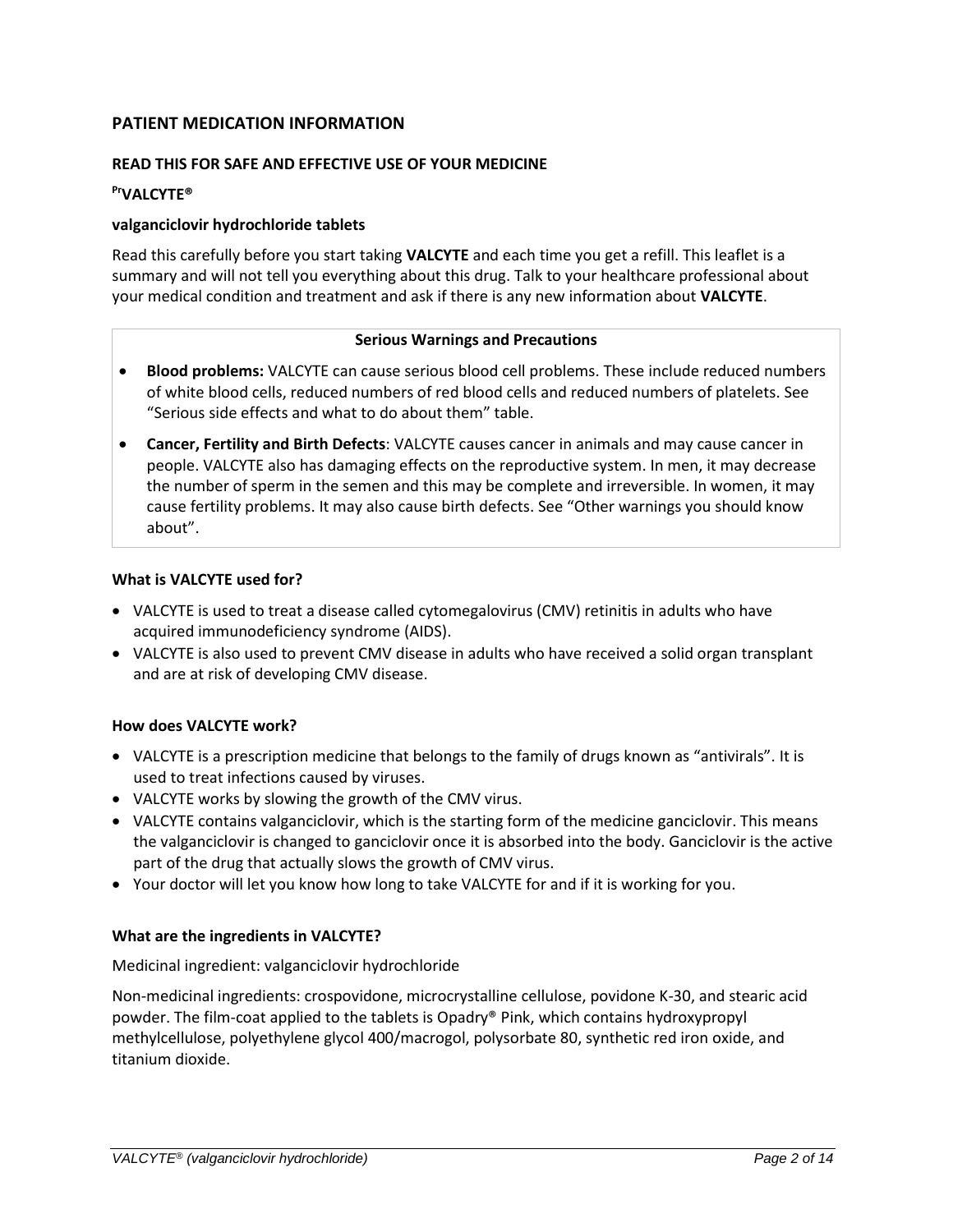# **VALCYTE comes in the following dosage form:**

As a pink, film-coated tablet containing 450 mg valganciclovir (as valganciclovir hydrochloride).

### **Do not use VALCYTE if you:**

- Are allergic to valganciclovir or to ganciclovir.
- Are allergic to any of the other ingredients in VALCYTE or to a component of the container.
- Are allergic to the antiviral medicine acyclovir or to valacyclovir, as a similar reaction can occur with VALCYTE.

# **To help avoid side effects and ensure proper use, talk to your healthcare professional before you take VALCYTE. Talk about any health conditions or problems you may have, including if you:**

- Have kidney problems.
- Have liver problems.
- Are receiving hemodialysis since your dose of VALCYTE will need to be modified.
- Are receiving or have received radiation therapy.

#### **Other warnings you should know about:**

#### *Blood problems:*

VALCYTE can cause serious blood cell problems. These include reduced numbers of certain white blood cells (granulocytopenia, neutropenia, or leukopenia), reduced numbers of red blood cells (anemia), and reduced numbers of platelets (thrombocytopenia). See "Serious Warnings and Precautions" box. If you have or had a history of blood problems or abnormal results on your blood tests, please talk to your healthcare professional before you take VALCYTE. VALCYTE may also cause blood creatinine elevation and abnormal liver function. Your doctor should recommend that you have blood tests done on a regular basis.

### *Kidney problems:*

VALCYTE can cause an increase in serum creatinine (an indicator of kidney function). An increase in serum creatinine may indicate abnormal kidney function. Your doctor may have blood tests done on a regular basis to monitor your serum creatinine.

### *Pregnancy and Birth Defects:*

Tell your doctor if you are pregnant or planning to become pregnant. VALCYTE may cause birth defects and should not be used during pregnancy. If you are a woman of child-bearing potential, then you should avoid pregnancy. You must use effective contraception during treatment and for 30 days after stopping treatment. Effective contraception includes a barrier method, such as a condom plus an additional method like birth control pills or an intrauterine device. If you are a male taking VALCYTE with a female partner, then you should use a barrier method (e.g. condom) during treatment and for 90 days after stopping treatment. This is because VALCYTE can cause birth defects.

### *Breast-feeding:*

Tell your doctor if you are breast-feeding or planning to breast-feed. You should not take VALCYTE while breast-feeding. Women who are HIV positive should not breast-feed because HIV infection can be passed to the baby via the breast milk.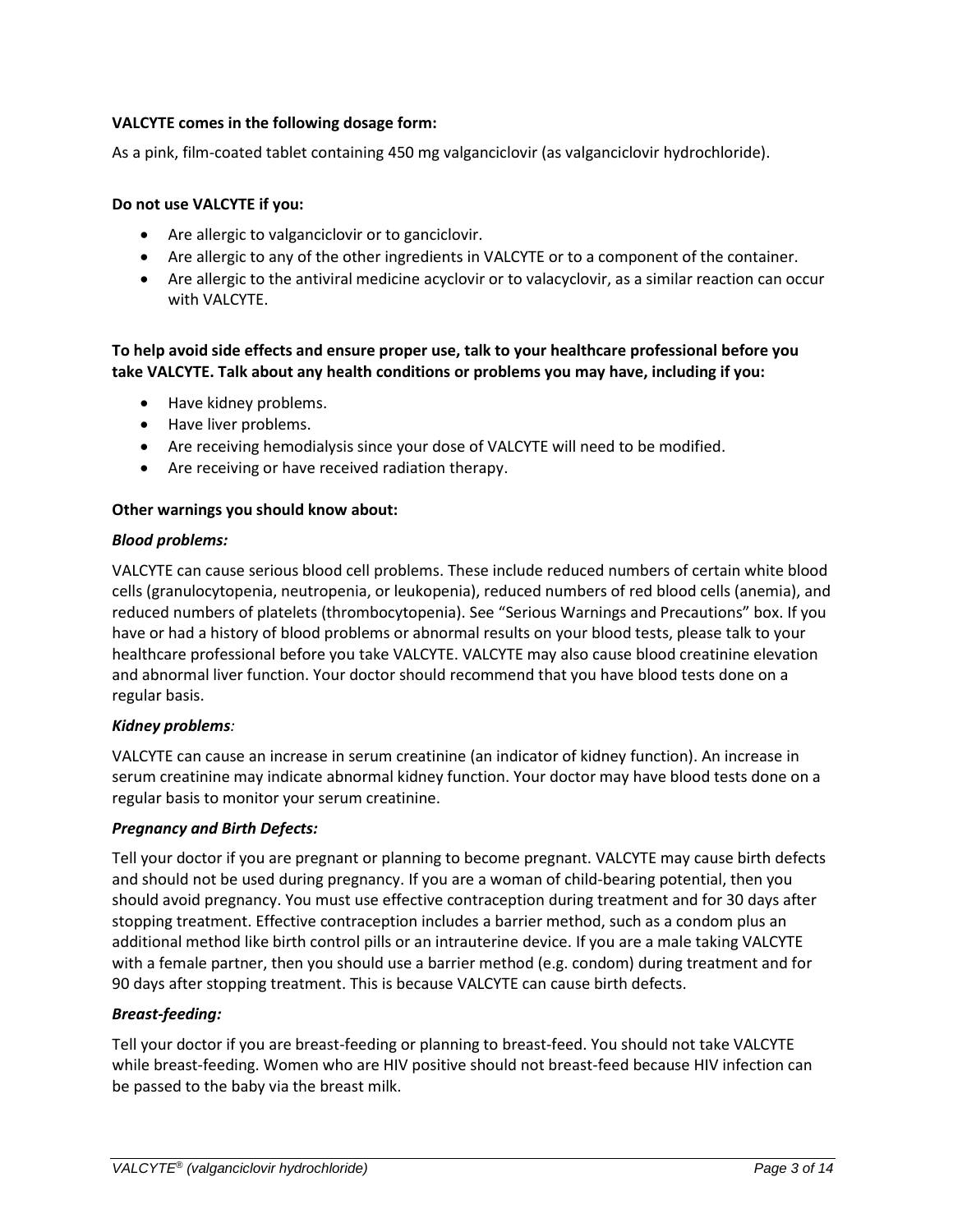## *Driving and using machines:*

Be careful when driving a car or using machines. VALCYTE and/or ganciclovir can cause seizures, dizziness, ataxia (unsteadiness) and confusion. You should not drive a car or use machines until you know how VALCYTE affects you.

## **Tell your healthcare professional about all the medicines you take, including any drugs, vitamins, minerals, natural supplements or alternative medicines.**

### **The following may interact with VALCYTE:**

- Drugs that treat AIDS such as such as zidovudine, didanosine, stavudine. These drugs may need to have their dose changed when taken with VALCYTE.
- Drugs that reduce your immune system such as cyclosporine, tacrolimus, mycophenolate mofetil.
- Drugs that treat cancer such as vincristine, vinblastine, doxorubicin, hydroxyurea.
- Drugs that fight infections such as trimethoprim/sulphonamides, dapsone, amphotericin B, flucytosine, pentamidine, pegylated interferons with ribavirin.
- Drugs that stop the growth of infections such as imipenem-cilastin. Seizures have occurred in patients taking imipenem-cilastin and ganciclovir. You may discuss different options with your doctor.
- Probenecid, a medicine used to treat gout. Taking probenecid and VALCYTE at the same time could increase the amount of ganciclovir in your blood to toxic levels.

#### **How to take VALCYTE:**

- Take VALCYTE exactly as your doctor has told you to.
- Do not skip any doses or take more than the recommended dose.
- Take VALCYTE with food.
- Do not break or crush VALCYTE tablets. Avoid contact with broken VALCYTE tablets on your skin, lips, in your nose or in your eyes. If contact occurs, wash your skin well with soap and water or rinse your eyes well with sterile or plain water if sterile water is not available.
- If you have kidney problems, your doctor might prescribe a lower dose.

### **Usual dose:**

### Treatment of CMV Retinitis in Patients with AIDS

- The usual dosage for adults to get active CMV retinitis under control (induction therapy) is two 450 mg tablets twice a day for 21 days.
- The usual dosage for adults to help keep CMV retinitis under control (maintenance therapy) is two 450 mg tablets once a day.

### Prevention of CMV Disease in Solid Organ Transplantation

• The usual dosage to prevent CMV in adults who received a solid organ transplant is two 450 mg tablets once a day. Treatment starts within 10 days of transplant and continues until 100 days after the transplant.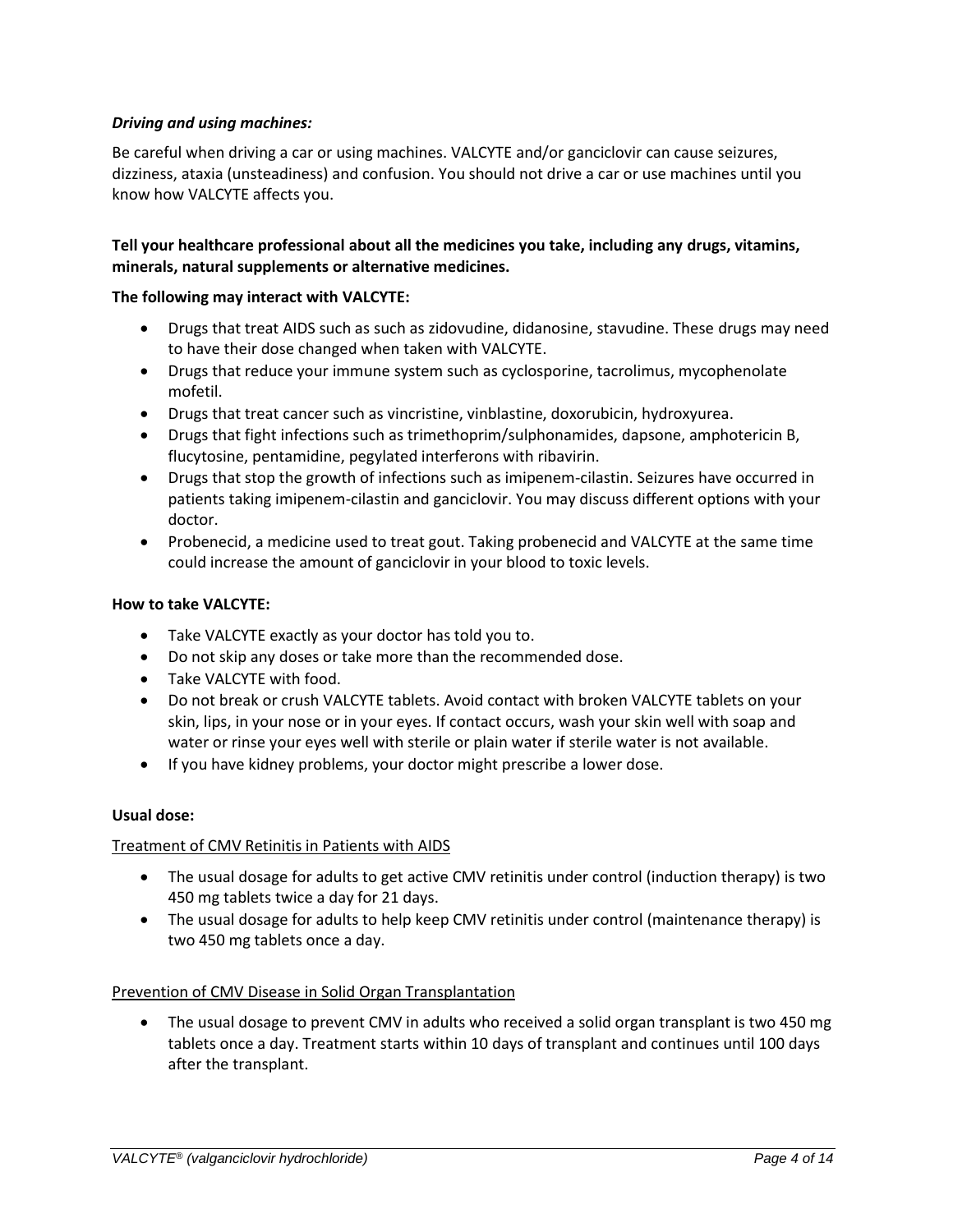### **Overdose:**

If you think you, or a person you are caring for, have taken too much VALCYTE, particularly accidental oral ingestion, contact a healthcare professional, hospital emergency department, or regional poison control centre immediately, even if there are no symptoms.

### **Missed Dose:**

- If you forget to take a dose of VALCYTE, take it as soon as possible, then just carry on with the regular times you take your medication. If you remember your missed dose close to the time for your next dose, do not take the missed dose. Do not take two doses of VALCYTE at the same time.
- Do not let your VALCYTE run out. The amount of virus in your blood may increase if your medicine is stopped, even for a short time.
- It may be a good idea to ask your doctor or pharmacist ahead of time what to do about missed doses.

### **What are possible side effects from using VALCYTE?**

These are not all the possible side effects you may have when taking VALCYTE. If you experience any side effects not listed here, tell your healthcare professional.

### **Side effects may include:**

- Diarrhea, nausea, vomiting
- Constipation
- Fever
- Headache
- Trembling
- Swelling of the legs
- Back pain
- Insomnia (sleeplessness)
- High blood pressure
- Dizziness, unsteadiness
- Confusion
- Increased potassium in the blood.

**Other side effects.** VALCYTE causes cancer in animals and may cause cancer in people.

| Serious side effects and what to do about them |                                      |              |                               |  |  |
|------------------------------------------------|--------------------------------------|--------------|-------------------------------|--|--|
| Symptom / effect                               | Talk to your healthcare professional |              | Stop taking drug and          |  |  |
|                                                | Only if severe                       | In all cases | get immediate<br>medical help |  |  |
| <b>VERY COMMON</b>                             |                                      |              |                               |  |  |
| <b>Graft Rejection - Transplant tissue</b>     |                                      |              |                               |  |  |
| is destroyed by your immune                    |                                      |              |                               |  |  |
| system: discomfort, feeling ill, pain          |                                      |              |                               |  |  |
| or swelling in the area of the                 |                                      |              |                               |  |  |
| tissue, fever, flu-like symptoms.              |                                      |              |                               |  |  |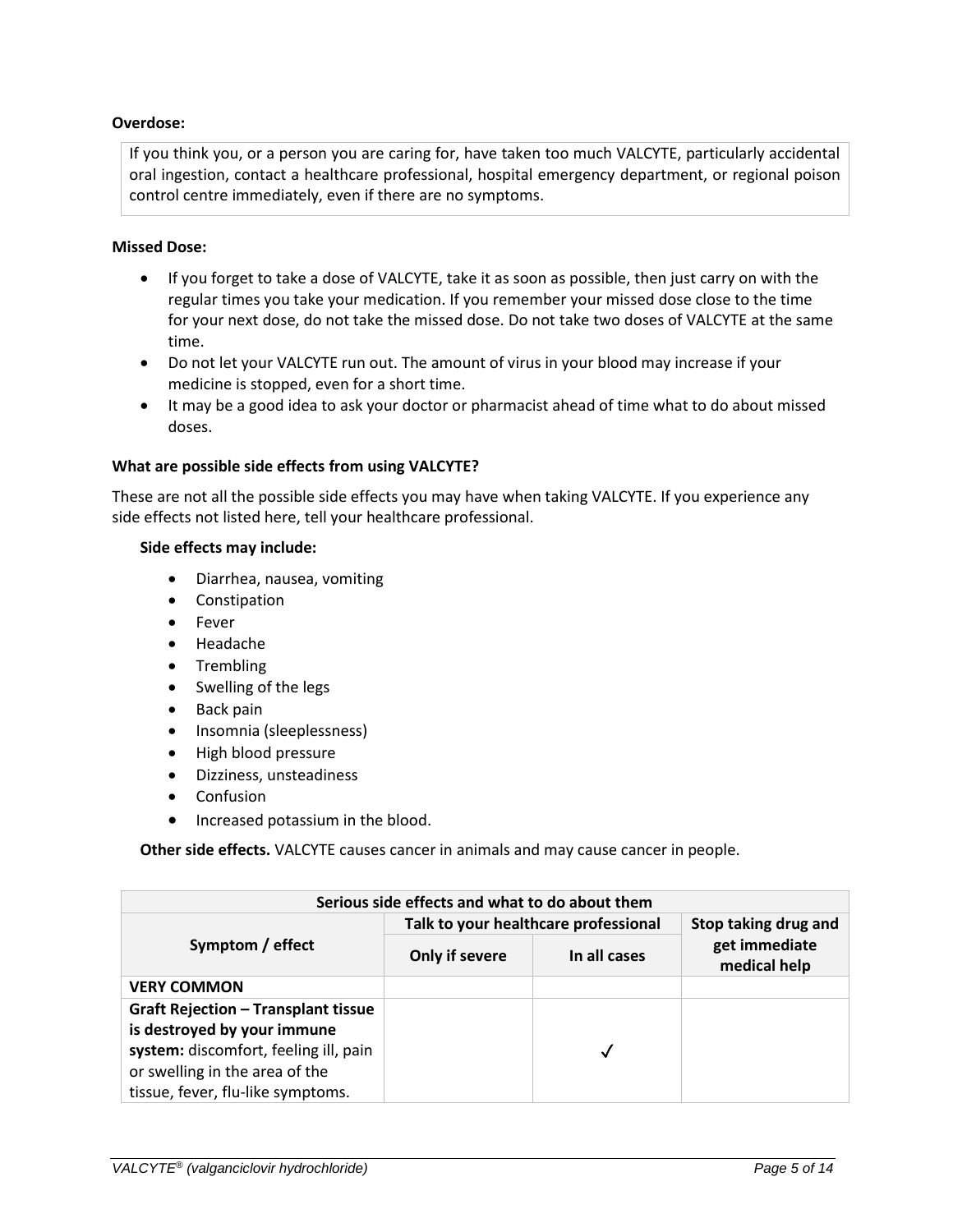| Serious side effects and what to do about them                                                                                                                                                                       |                                      |              |                               |  |  |
|----------------------------------------------------------------------------------------------------------------------------------------------------------------------------------------------------------------------|--------------------------------------|--------------|-------------------------------|--|--|
| Symptom / effect                                                                                                                                                                                                     | Talk to your healthcare professional |              | Stop taking drug and          |  |  |
|                                                                                                                                                                                                                      | Only if severe                       | In all cases | get immediate<br>medical help |  |  |
| <b>COMMON</b>                                                                                                                                                                                                        |                                      |              |                               |  |  |
| <b>Blood Problems - Reduced</b><br>number of white blood cells:<br>chills, fever, fatigue, sore mouth,<br>cough, redness, pain or swelling of<br>any area of your body, pain or<br>burning when you pass your urine. | $\checkmark$                         |              |                               |  |  |
| <b>Blood Problems - Reduced</b>                                                                                                                                                                                      |                                      |              |                               |  |  |
| number of red blood cells:<br>tiredness and weakness, paleness,<br>shortness of breath.                                                                                                                              | ✓                                    |              |                               |  |  |
| <b>Blood Problems - Reduced</b><br>number of platelets: increased<br>bruising and bleeding, fatigue,<br>weakness.                                                                                                    | ✓                                    |              |                               |  |  |
| Seizures: uncontrolled<br>movements, loss of consciousness,<br>staring, fits.                                                                                                                                        |                                      | $\checkmark$ |                               |  |  |
| <b>UNCOMMON</b>                                                                                                                                                                                                      |                                      |              |                               |  |  |
| Kidney Problems: decrease in<br>amount of urine produced, lower<br>back pain or side pain, swelling of<br>feet or lower legs, pain or<br>discomfort when urinating.                                                  | ✓                                    |              |                               |  |  |
| Infertility in Men - Inability for a<br>man to cause pregnancy: not able<br>to produce sperm, lower sperm<br>count.                                                                                                  | ✓                                    |              |                               |  |  |

If you have a troublesome symptom or side effect that is not listed here or becomes bad enough to interfere with your daily activities, tell your healthcare professional.

# **Reporting Side Effects**

You can report any suspected side effects associated with the use of health products to Health Canada by:

- Visiting the Web page on Adverse Reaction Reporting [\(https://www.canada.ca/en/health](https://www.canada.ca/en/health-canada/services/drugs-health-products/medeffect-canada.html)[canada/services/drugs-health-products/medeffect-canada.html\)](https://www.canada.ca/en/health-canada/services/drugs-health-products/medeffect-canada.html) for information on how to report online, by mail or by fax; or
- Calling toll-free at 1-866-234-2345.

*NOTE: Contact your health professional if you need information about how to manage your side effects. The Canada Vigilance Program does not provide medical advice.*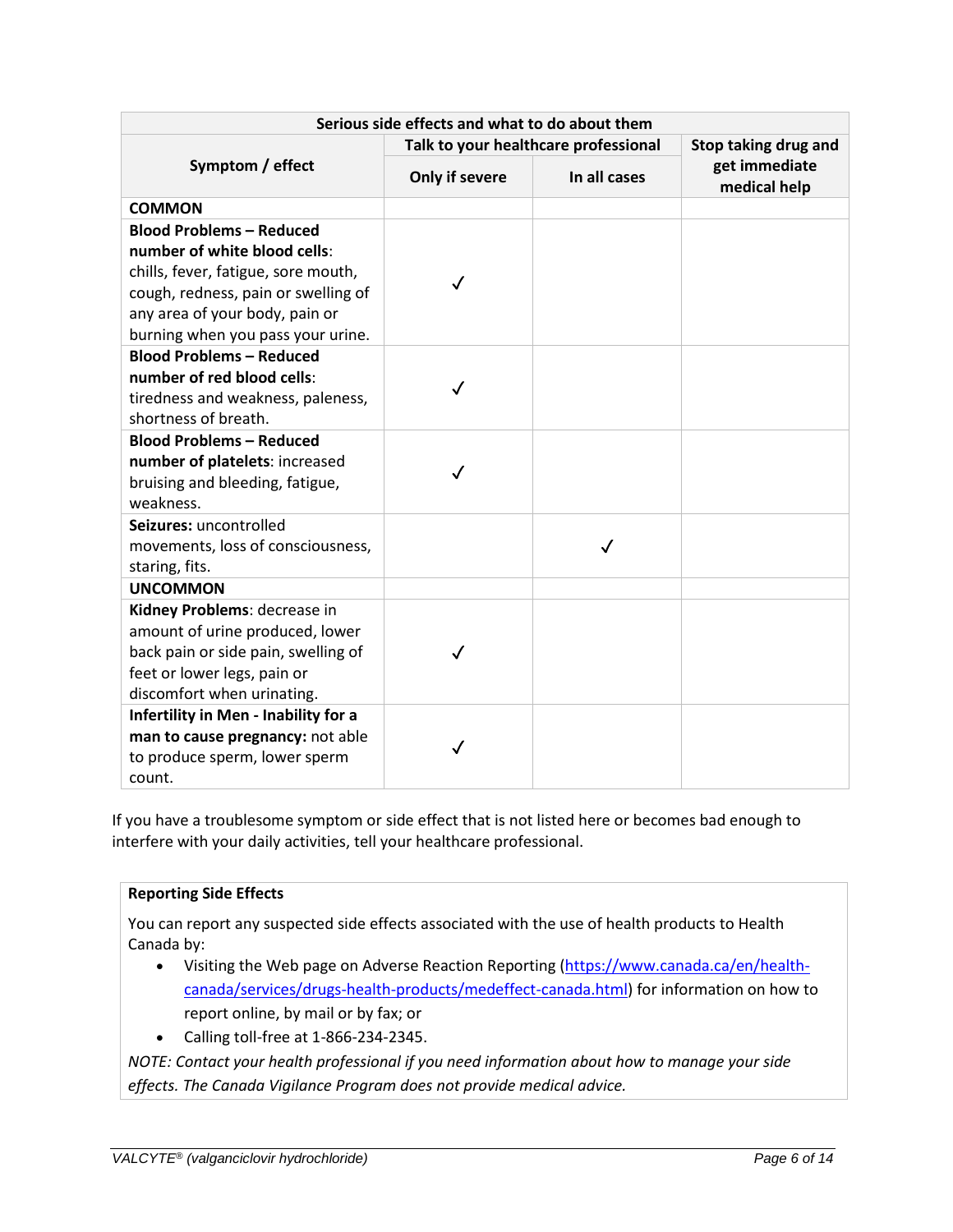# **Storage:**

- Keep out of reach and sight of children.
- Store VALCYTE tablets in a clean dry area at room temperature (15-30°C).
- Keep container tightly closed.
- Do not use medication after the expiry date on the package.
- Do not throw away medicines via wastewater or household waste. Ask your pharmacist how to throw away medicines you no longer use. These measures will help to protect the environment.

# **If you want more information about VALCYTE:**

- Talk to your healthcare professional
- Find the full product monograph that is prepared for healthcare professionals and includes this Patient Medication Information by visiting the Health Canada website: ([https://www.canada.ca/en/health-canada/services/drugs-health-products/drug-products/drug](https://www.canada.ca/en/health-canada/services/drugs-health-products/drug-products/drug-product-database.html)[product-database.html;](https://www.canada.ca/en/health-canada/services/drugs-health-products/drug-products/drug-product-database.html) the manufacturer's website [\(www.rochecanada.com\)](file:///C:/Users/tej1/Desktop/2020%20PM%20Template%20-%20Transfer/VALCYTE/www.rochecanada.com), or by calling 1-888-762-4388.

This leaflet was prepared by Hoffmann-La Roche Limited.

Last Revised SEP 10, 2021

© Copyright 2002-2021 Hoffmann-La Roche

VALCYTE® is a registered trade-mark of F. Hoffmann-La Roche AG, used under license.

All other trade-marks are the property of their respective owners.

**Roche** 

Hoffmann-La Roche Limited Mississauga, ON L5N 5M8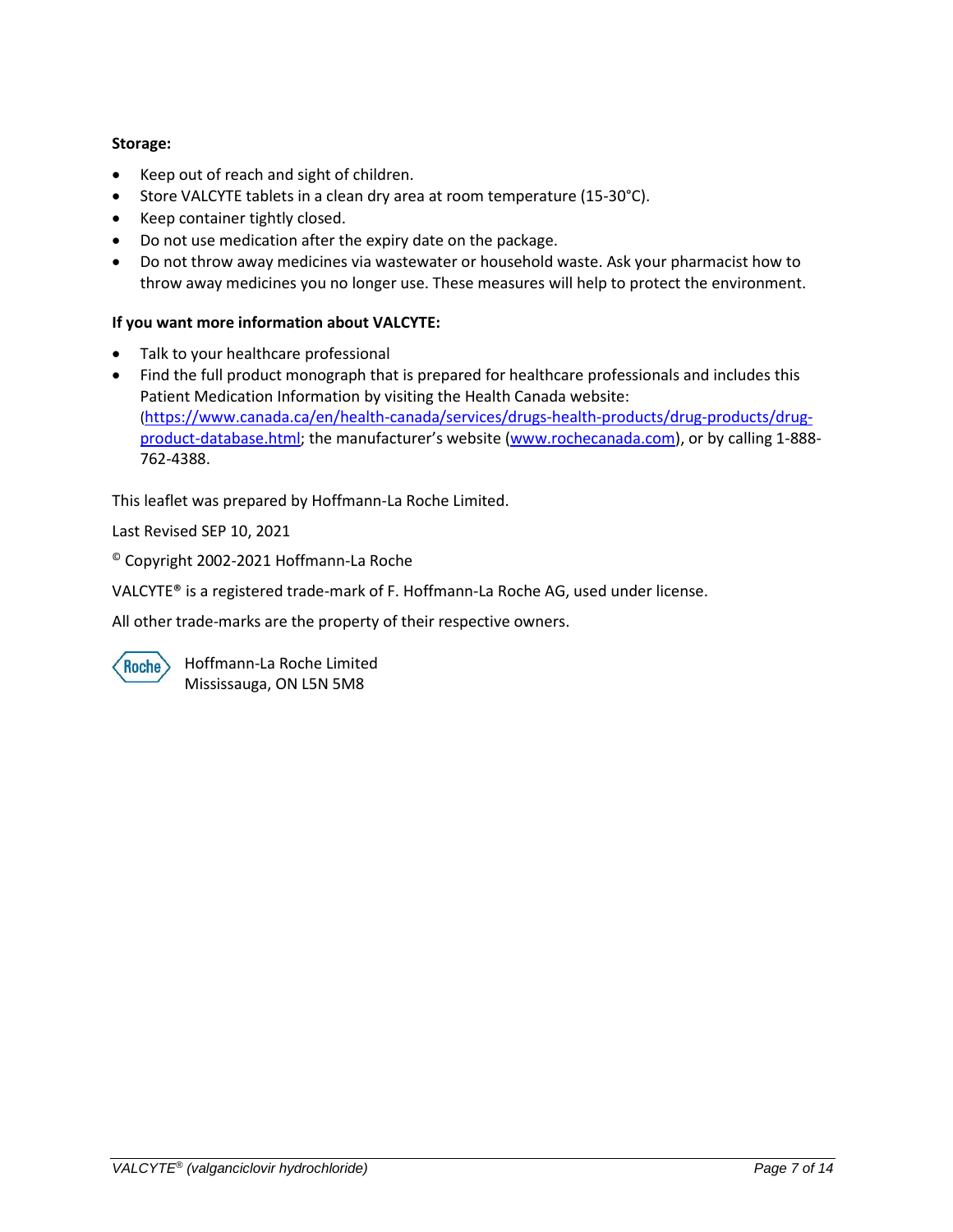# **PATIENT MEDICATION INFORMATION**

# **READ THIS FOR SAFE AND EFFECTIVE USE OF YOUR MEDICINE**

### **PrVALCYTE®**

#### **valganciclovir hydrochloride oral solution**

Read this carefully before you start taking **VALCYTE** and each time you get a refill. This leaflet is a summary and will not tell you everything about this drug. Talk to your healthcare professional about your medical condition and treatment and ask if there is any new information about **VALCYTE**.

#### **Serious Warnings and Precautions**

- **Blood problems:** VALCYTE can cause serious blood cell problems. These include reduced numbers of white blood cells, reduced numbers of red blood cells and reduced numbers of platelets. See "Serious side effects and what to do about them" table.
- **Cancer, Fertility and Birth Defects:** VALCYTE causes cancer in animals and may cause cancer in people. VALCYTE also has damaging effects on the reproductive system. In men, it may decrease the number of sperm in the semen and this may be complete and irreversible. In women, it may cause fertility problems. It may also cause birth defects. See "Other warnings you should know about".

#### **What is VALCYTE used for?**

- VALCYTE is used to treat a disease called cytomegalovirus (CMV) retinitis in adults who have acquired immunodeficiency syndrome (AIDS).
- VALCYTE is also used to prevent CMV disease in adults who have received a solid organ transplant and are at risk of developing CMV disease.

### **How does VALCYTE work?**

- VALCYTE is a prescription medicine that belongs to the family of drugs known as "antivirals". It is used to treat infections caused by viruses.
- VALCYTE works by slowing the growth of the CMV virus.
- VALCYTE contains valganciclovir, which is the starting form of the medicine ganciclovir. This means the valganciclovir is changed to ganciclovir once it is absorbed into the body. Ganciclovir is the active part of the drug that actually slows the growth of CMV virus.
- Your doctor will let you know how long to take VALCYTE for and if it is working for you.

### **What are the ingredients in VALCYTE?**

### Medicinal ingredient: valganciclovir hydrochloride

Non-medicinal ingredients: povidone K30, fumaric acid, sodium benzoate, sodium saccharin, mannitol, tutti-frutti flavour (maltodextrins (maize), propylene glycol, arabic gum and natural identical flavouring substances mainly consisting of banana, pineapple, and peach flavour).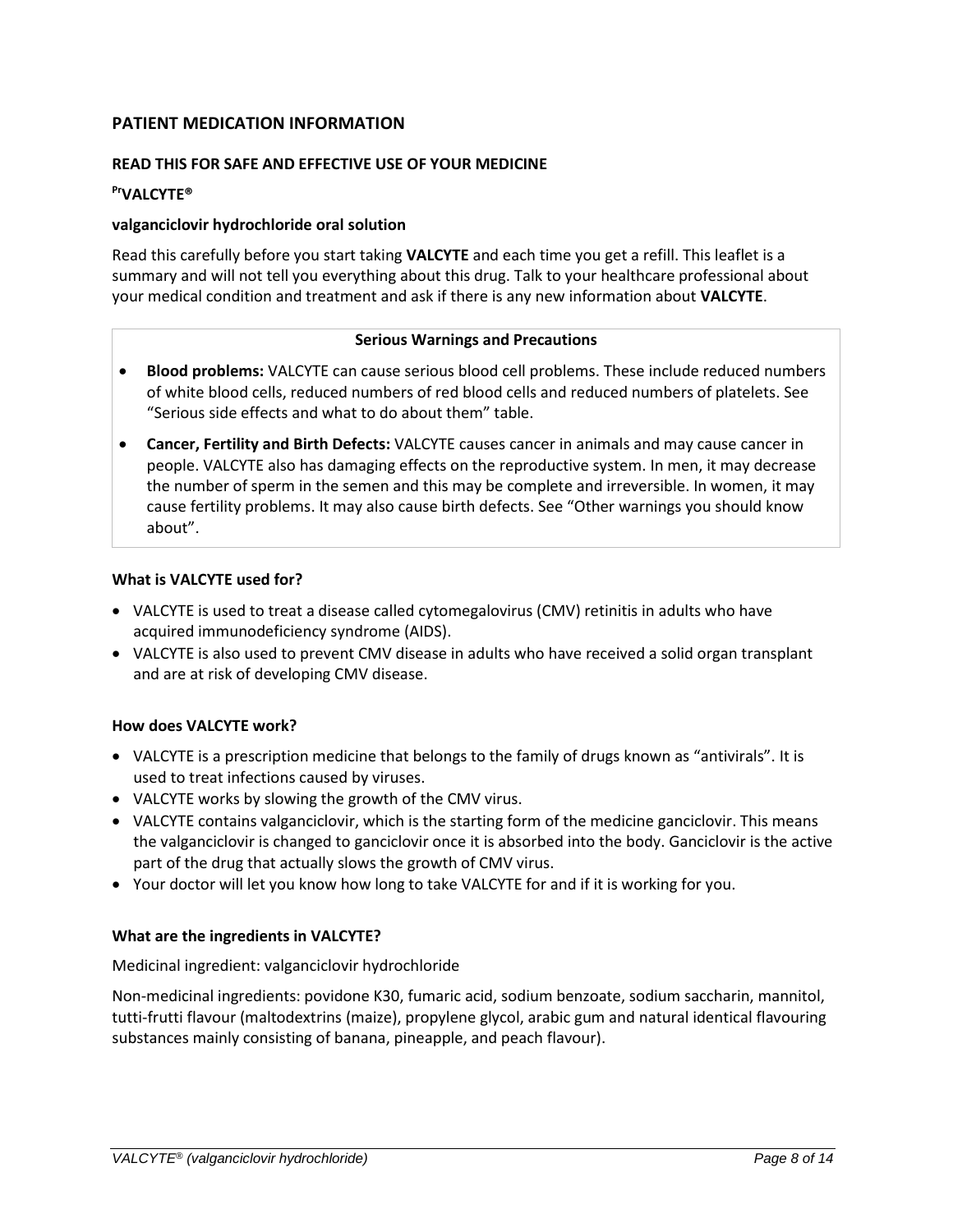# **VALCYTE comes in the following dosage form:**

As a powder for oral solution. The fruit-flavoured solution containing 50 mg/mL valganciclovir (as valganciclovir hydrochloride) will be prepared by your pharmacist.

### **Do not use VALCYTE if you:**

- Are allergic to valganciclovir or to ganciclovir.
- Are allergic to any of the other ingredients in VALCYTE or to a component of the container.
- Are allergic to the antiviral medicine acyclovir or to valacyclovir, as a similar reaction can occur with VALCYTE.

# **To help avoid side effects and ensure proper use, talk to your healthcare professional before you take VALCYTE. Talk about any health conditions or problems you may have, including if you:**

- Have kidney problems.
- Have liver problems.
- Are receiving hemodialysis since your dose of VALCYTE will need to be modified.
- Are receiving or have received radiation therapy.

# **Other warnings you should know about:**

### *Blood problems:*

VALCYTE can cause serious blood cell problems. These include reduced numbers of certain white blood cells (granulocytopenia, neutropenia, or leukopenia), reduced numbers of red blood cells (anemia), and reduced numbers of platelets (thrombocytopenia). See "Serious Warnings and Precautions" box. If you have or had a history of blood problems or abnormal results on your blood tests, please talk to your healthcare professional before you take VALCYTE. VALCYTE may also cause blood creatinine elevation and abnormal liver function. Your doctor should recommend that you have blood tests done on a regular basis.

### *Kidney problems:*

VALCYTE can cause an increase in serum creatinine (an indicator of kidney function). An increase in serum creatinine may indicate abnormal kidney function. Your doctor may have blood tests done on a regular basis to monitor your serum creatinine.

### *Pregnancy and Birth Defects:*

Tell your doctor if you are pregnant or planning to become pregnant. VALCYTE may cause birth defects and should not be used during pregnancy. If you are a woman of child-bearing potential, then you should avoid pregnancy. You must use effective contraception during treatment and for 30 days after stopping treatment. Effective contraception includes a barrier method, such as a condom plus an additional method like birth control pills or an intrauterine device. If you are a male taking VALCYTE with a female partner, then you should use a barrier method (e.g. condom) during treatment and for 90 days after stopping treatment. This is because VALCYTE can cause birth defects.

# *Breast-feeding:*

Tell your doctor if you are breast-feeding or planning to breast-feed. You should not take VALCYTE while breast-feeding. Women who are HIV positive should not breast-feed because HIV infection can be passed to the baby via the breast milk.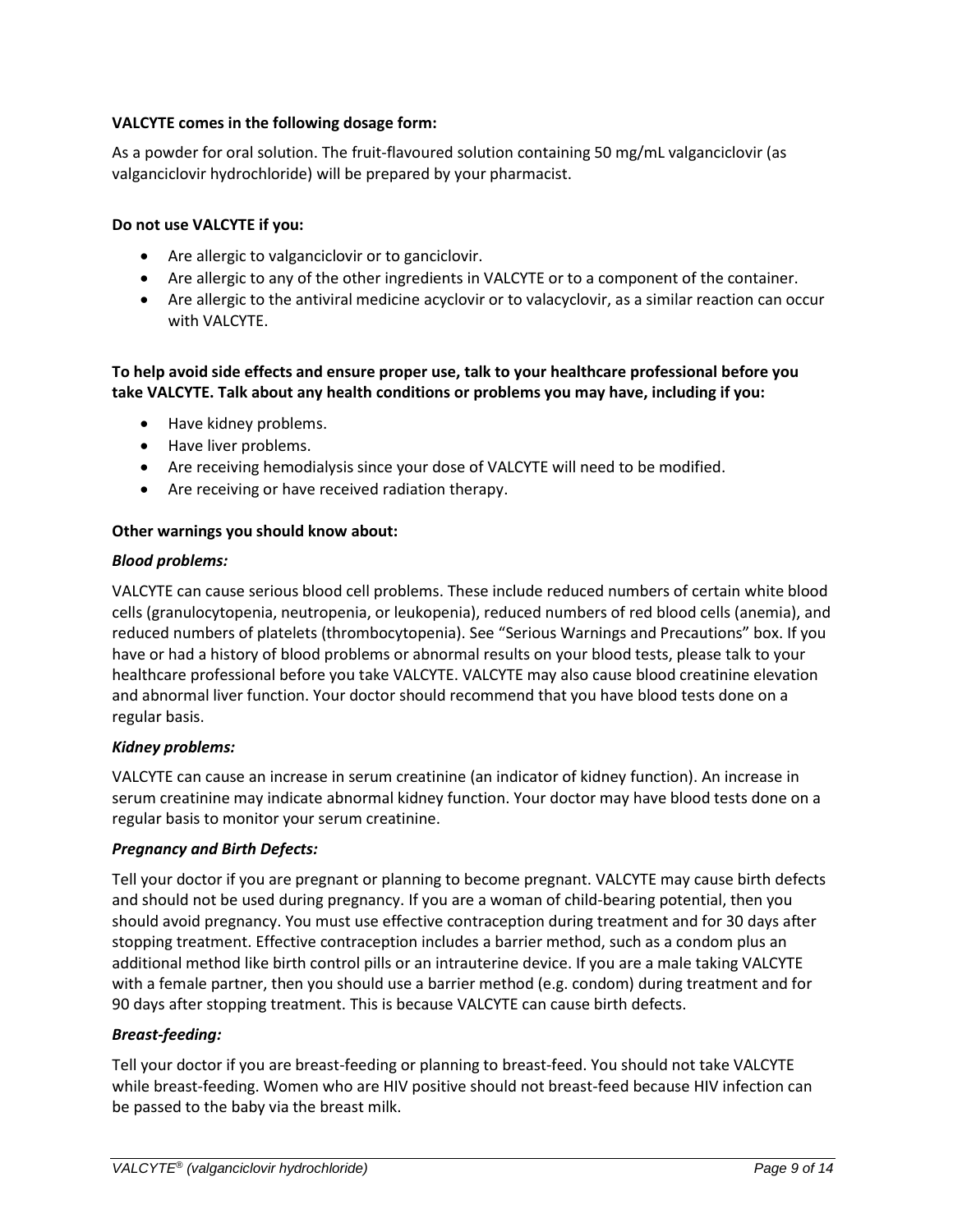### *Driving and using machines:*

Be careful when driving a car or using machines. VALCYTE and/or ganciclovir can cause seizures, dizziness, ataxia (unsteadiness) and confusion. You should not drive a car or use machines until you know how VALCYTE affects you.

## **Tell your healthcare professional about all the medicines you take, including any drugs, vitamins, minerals, natural supplements or alternative medicines.**

### **The following may interact with VALCYTE:**

- Drugs that treat AIDS such as such as zidovudine, didanosine, stavudine. These drugs may need to have their dose changed when taken with VALCYTE.
- Drugs that reduce your immune system such as cyclosporine, tacrolimus, mycophenolate mofetil.
- Drugs that treat cancer such as vincristine, vinblastine, doxorubicin, hydroxyurea.
- Drugs that fight infections such as trimethoprim/sulphonamides, dapsone, amphotericin B, flucytosine, pentamidine, pegylated interferons with ribavirin.
- Drugs that stop the growth of infections such as imipenem-cilastin. Seizures have occurred in patients taking imipenem-cilastin and ganciclovir. You may discuss different options with your doctor.
- Probenecid, a medicine used to treat gout. Taking probenecid and VALCYTE at the same time could increase the amount of ganciclovir in your blood to toxic levels.

### **How to take VALCYTE:**

- Take VALCYTE exactly as your doctor has told you to.
- Do not skip any doses or take more than the recommended dose.
- Take VALCYTE with food.
- Be careful with handling the VALCYTE solution. Avoid getting the solution on your skin, lips, in your nose or in your eyes. If you happen to get the solution on your skin or lips, then wash the area well with soap and water. If you happen to get the solution in your eyes, rinse your eyes well with sterile water or plain tap water.
- If you have kidney problems, your doctor might prescribe a lower dose.
- If your doctor has prescribed VALCYTE oral solution, follow the directions below to ensure proper dosing:

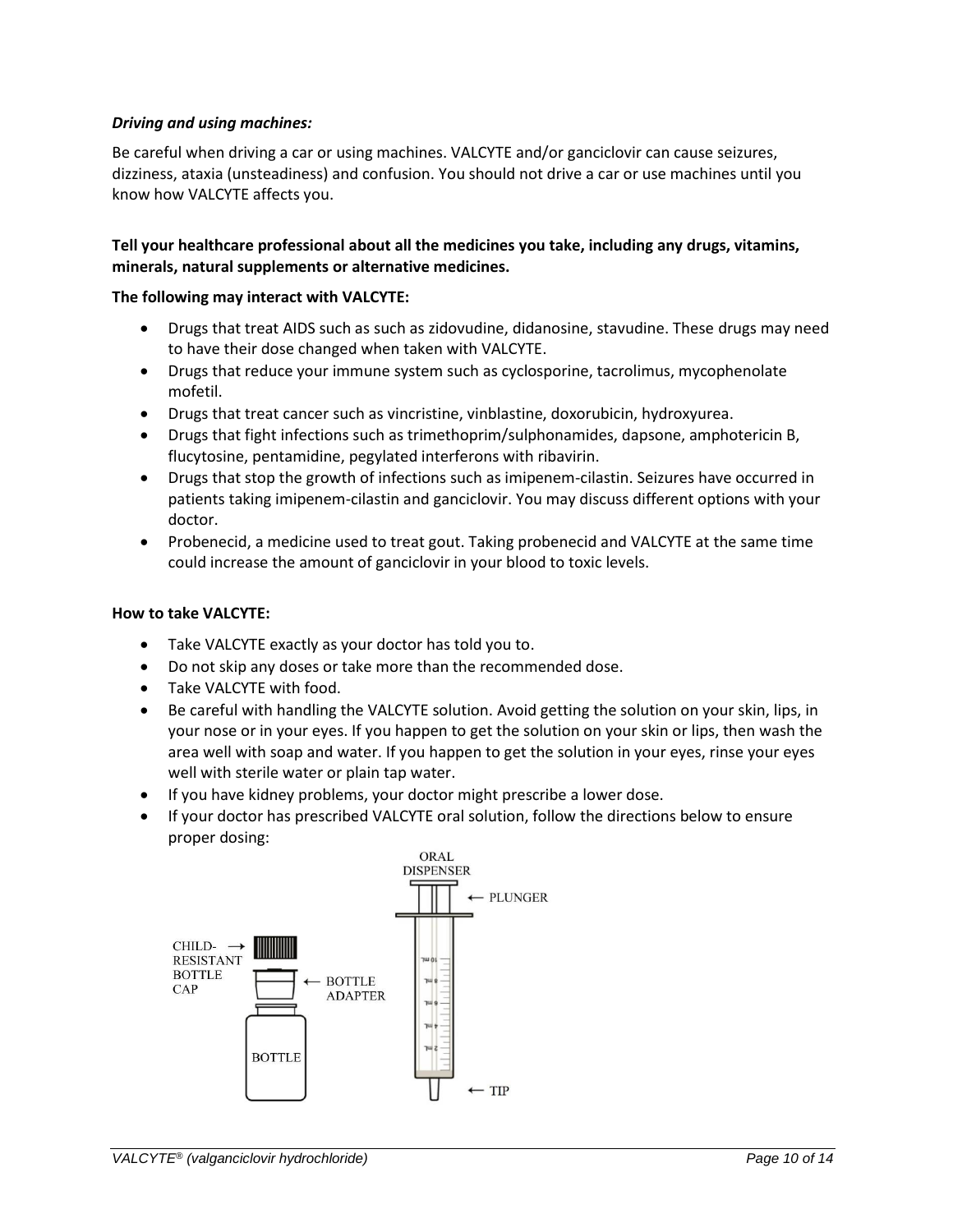- 1. With the child-resistant cap on the bottle, shake the bottle well for 5 seconds before each use.
- 2. To open the bottle, press downward firmly on the child-resistant cap and turn it counterclockwise. **Do not throw away the child-resistant cap.**
- 3. Push the plunger down toward the tip of the oral dispenser. With the bottle in an upright position, insert the oral dispenser into the bottle adapter opening.
- 4. Turn the entire unit (bottle with attached oral dispenser) upside down.
- 5. Slowly pull out the plunger until the desired amount of solution is withdrawn into the oral dispenser (see figure).



- 6. Turn the entire unit right side up and slowly remove the oral dispenser from the bottle.
- 7. Place the tip of the oral dispenser directly into mouth. Slowly push down the plunger until the oral dispenser is empty. Swallow the solution. Do not mix with any liquid prior to swallowing.
- 8. Use the child-resistant cap to close the bottle. Return the bottle to the refrigerator (see Storage).
- 9. After each use: Remove the plunger from the oral dispenser by pulling the plunger all the way out. Rinse the oral dispenser and plunger under running tap water and air dry before next use.
- It is important that you use the oral dispenser provided in the box to measure the amount of VALCYTE solution.
- Each box contains two oral dispensers, in case one of them gets lost or damaged. Each oral dispenser is designed to measure up to a 10 mL amount of VALCYTE solution. Remember to take the amount of VALCYTE as prescribed by your doctor.
- Reach out to your doctor or pharmacist if both oral dispensers become lost or damaged. They will tell you how to take your VALCYTE solution.

# **Usual dose:**

### Treatment of CMV Retinitis in Patients with AIDS

- The usual dosage for adults to get active CMV retinitis under control (induction therapy) is 18 mL of VALCYTE solution taken twice a day for 21 days. Use the oral dispenser provided and take two 9 mL amounts of the solution in the morning and two 9 mL amounts in the evening.
- The usual dosage for adults to help keep CMV retinitis under control (maintenance therapy) is 18 mL VALCYTE solution taken once a day. Use the oral dispenser provided and take two 9 mL amounts of solution once a day. You should try to take the solution at the same time each day.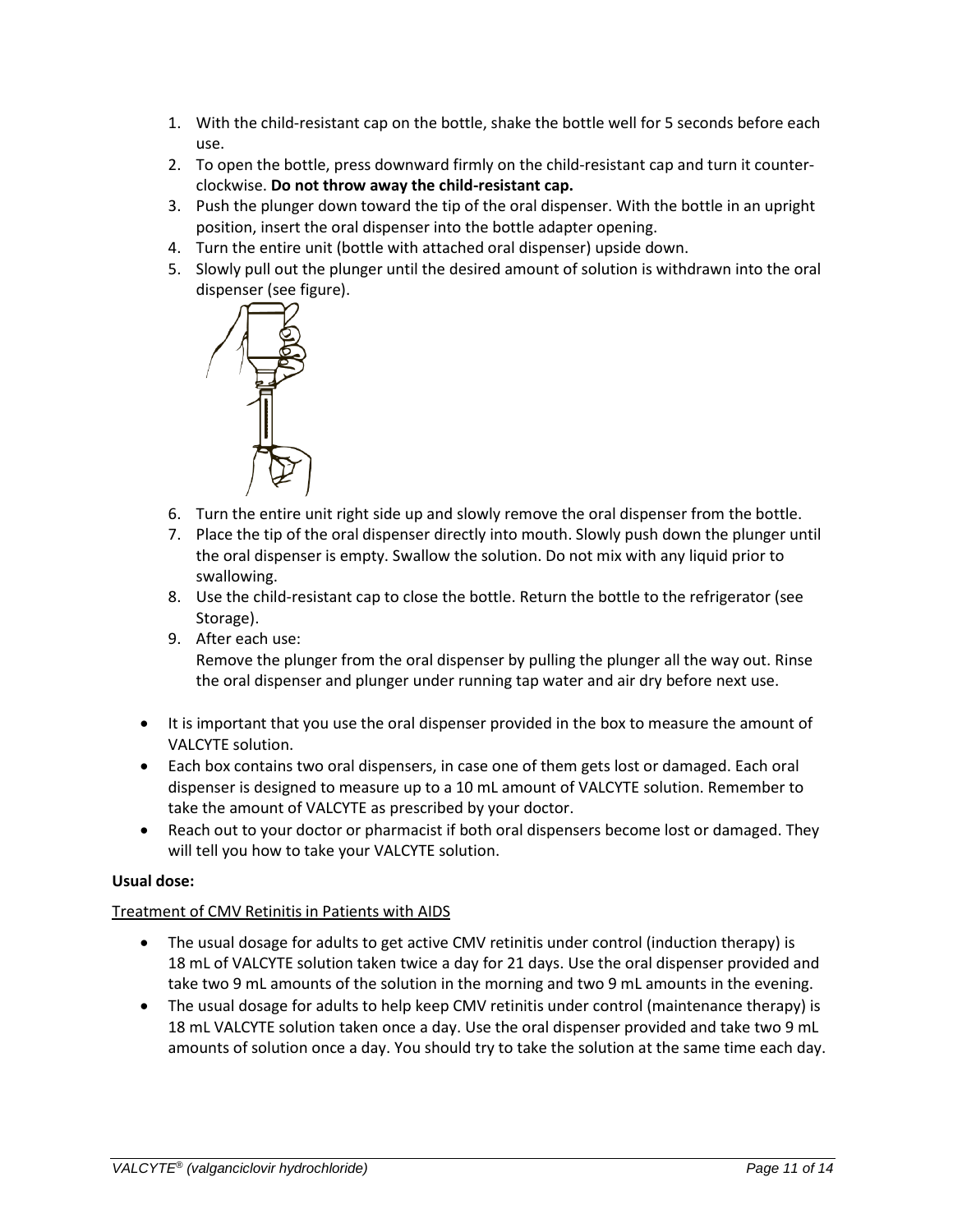### Prevention of CMV Disease in Solid Organ Transplantation

 The usual dosage to prevent CMV in adults who received a solid organ transplant is 18 mL VALCYTE solution taken once a day. Treatment starts within 10 days of transplant and continues until 100 days after the transplant. Use the oral dispenser provided and take two 9 mL amounts of solution once a day.

Patients with kidney problems: If your kidneys are not working properly, your doctor may instruct you to take a lower dose of VALCYTE solution each day. It is very important that you follow the dose prescribed by your doctor.

### **Overdose:**

If you think you, or a person you are caring for, have taken too much VALCYTE, particularly accidental oral ingestion, contact a healthcare professional, hospital emergency department, or regional poison control centre immediately, even if there are no symptoms.

### **Missed Dose:**

- If you forget to take a dose of VALCYTE, take it as soon as possible, then just carry on with the regular times you take your medication. If you remember your missed dose close to the time for your next dose, do not take the missed dose. Do not take two doses of VALCYTE at the same time.
- Do not let your VALCYTE run out. The amount of virus in your blood may increase if your medicine is stopped, even for a short time.
- It may be a good idea to ask your doctor or pharmacist ahead of time what to do about missed doses.

### **What are possible side effects from using VALCYTE?**

These are not all the possible side effects you may have when taking VALCYTE. If you experience any side effects not listed here, tell your healthcare professional.

### **Side effects may include:**

- Diarrhea, nausea, vomiting
- Constipation
- Fever
- Headache
- Trembling
- Swelling of the legs
- Back pain
- Insomnia (sleeplessness)
- High blood pressure
- Dizziness, unsteadiness
- Confusion
- Increased potassium in the blood.

**Other side effects.** VALCYTE causes cancer in animals and may cause cancer in people.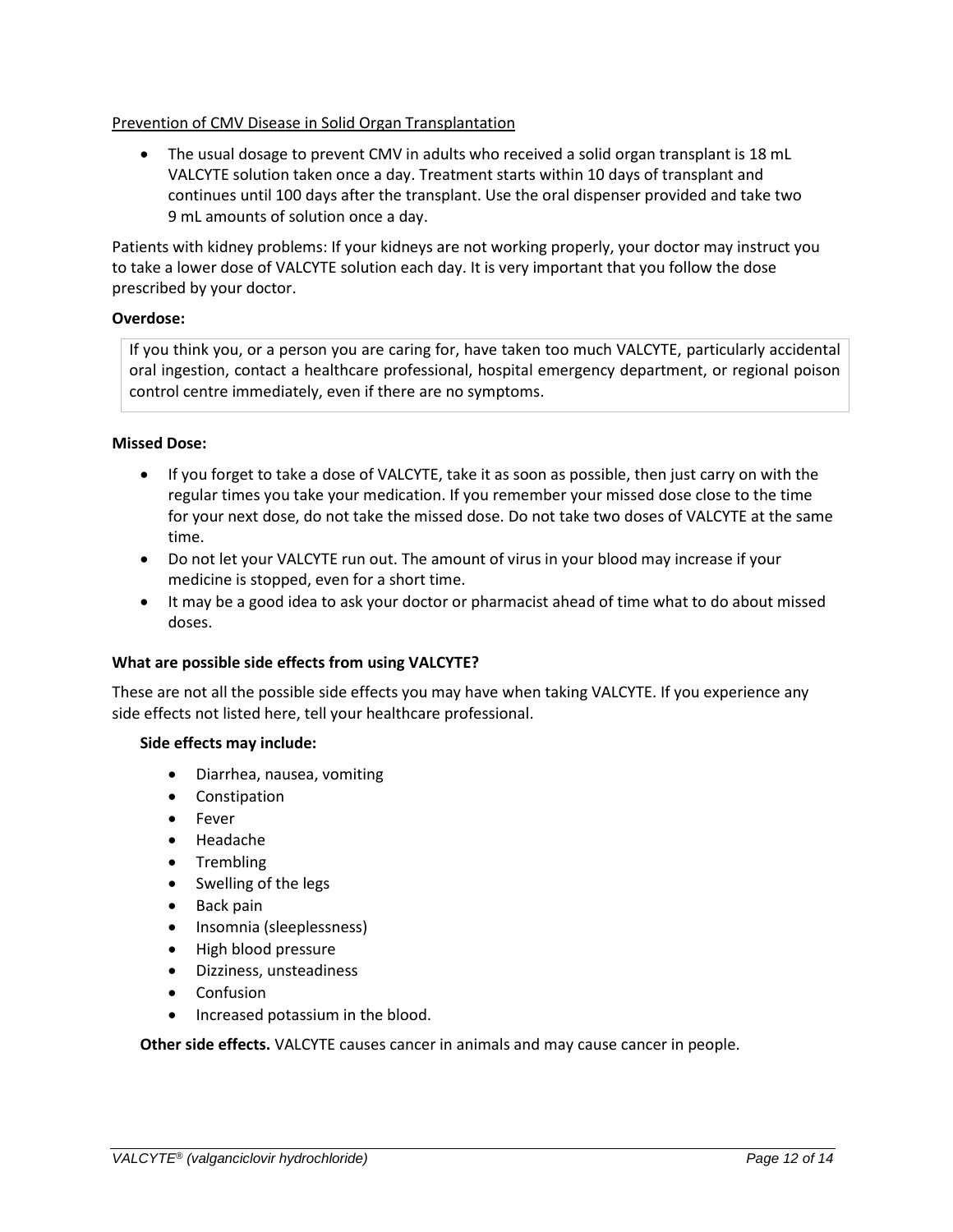| Talk to your healthcare professional<br>Stop taking drug and<br>get immediate<br>Symptom / effect<br>In all cases<br>Only if severe<br>medical help<br><b>VERY COMMON</b><br><b>Graft Rejection - Transplant tissue</b><br>is destroyed by your immune<br>system: discomfort, feeling ill, pain<br>✓<br>or swelling in the area of the<br>tissue, fever, flu-like symptoms.<br><b>COMMON</b><br><b>Blood Problems - Reduced</b><br>number of white blood cells:<br>chills, fever, fatigue, sore mouth,<br>$\checkmark$<br>cough, redness, pain or swelling of<br>any area of your body, pain or<br>burning when you pass your urine.<br><b>Blood Problems - Reduced</b><br>number of red blood cells:<br>$\checkmark$<br>tiredness and weakness, paleness,<br>shortness of breath.<br><b>Blood Problems - Reduced</b><br>number of platelets: increased<br>$\checkmark$<br>bruising and bleeding, fatigue,<br>weakness.<br>Seizures: uncontrolled<br>movements, loss of consciousness,<br>$\checkmark$<br>staring, fits.<br><b>UNCOMMON</b><br>Kidney Problems: decrease in<br>amount of urine produced, lower<br>back pain or side pain, swelling of<br>$\checkmark$<br>feet or lower legs, pain or<br>discomfort when urinating.<br>Infertility in Men - Inability for a<br>man to cause pregnancy: not able<br>$\checkmark$<br>to produce sperm, lower sperm | Serious side effects and what to do about them |  |  |  |  |  |
|-----------------------------------------------------------------------------------------------------------------------------------------------------------------------------------------------------------------------------------------------------------------------------------------------------------------------------------------------------------------------------------------------------------------------------------------------------------------------------------------------------------------------------------------------------------------------------------------------------------------------------------------------------------------------------------------------------------------------------------------------------------------------------------------------------------------------------------------------------------------------------------------------------------------------------------------------------------------------------------------------------------------------------------------------------------------------------------------------------------------------------------------------------------------------------------------------------------------------------------------------------------------------------------------------------------------------------------------------------------------|------------------------------------------------|--|--|--|--|--|
|                                                                                                                                                                                                                                                                                                                                                                                                                                                                                                                                                                                                                                                                                                                                                                                                                                                                                                                                                                                                                                                                                                                                                                                                                                                                                                                                                                 |                                                |  |  |  |  |  |
|                                                                                                                                                                                                                                                                                                                                                                                                                                                                                                                                                                                                                                                                                                                                                                                                                                                                                                                                                                                                                                                                                                                                                                                                                                                                                                                                                                 |                                                |  |  |  |  |  |
|                                                                                                                                                                                                                                                                                                                                                                                                                                                                                                                                                                                                                                                                                                                                                                                                                                                                                                                                                                                                                                                                                                                                                                                                                                                                                                                                                                 |                                                |  |  |  |  |  |
|                                                                                                                                                                                                                                                                                                                                                                                                                                                                                                                                                                                                                                                                                                                                                                                                                                                                                                                                                                                                                                                                                                                                                                                                                                                                                                                                                                 |                                                |  |  |  |  |  |
|                                                                                                                                                                                                                                                                                                                                                                                                                                                                                                                                                                                                                                                                                                                                                                                                                                                                                                                                                                                                                                                                                                                                                                                                                                                                                                                                                                 |                                                |  |  |  |  |  |
|                                                                                                                                                                                                                                                                                                                                                                                                                                                                                                                                                                                                                                                                                                                                                                                                                                                                                                                                                                                                                                                                                                                                                                                                                                                                                                                                                                 |                                                |  |  |  |  |  |
|                                                                                                                                                                                                                                                                                                                                                                                                                                                                                                                                                                                                                                                                                                                                                                                                                                                                                                                                                                                                                                                                                                                                                                                                                                                                                                                                                                 |                                                |  |  |  |  |  |
|                                                                                                                                                                                                                                                                                                                                                                                                                                                                                                                                                                                                                                                                                                                                                                                                                                                                                                                                                                                                                                                                                                                                                                                                                                                                                                                                                                 |                                                |  |  |  |  |  |
|                                                                                                                                                                                                                                                                                                                                                                                                                                                                                                                                                                                                                                                                                                                                                                                                                                                                                                                                                                                                                                                                                                                                                                                                                                                                                                                                                                 |                                                |  |  |  |  |  |
|                                                                                                                                                                                                                                                                                                                                                                                                                                                                                                                                                                                                                                                                                                                                                                                                                                                                                                                                                                                                                                                                                                                                                                                                                                                                                                                                                                 |                                                |  |  |  |  |  |
|                                                                                                                                                                                                                                                                                                                                                                                                                                                                                                                                                                                                                                                                                                                                                                                                                                                                                                                                                                                                                                                                                                                                                                                                                                                                                                                                                                 |                                                |  |  |  |  |  |
|                                                                                                                                                                                                                                                                                                                                                                                                                                                                                                                                                                                                                                                                                                                                                                                                                                                                                                                                                                                                                                                                                                                                                                                                                                                                                                                                                                 |                                                |  |  |  |  |  |
|                                                                                                                                                                                                                                                                                                                                                                                                                                                                                                                                                                                                                                                                                                                                                                                                                                                                                                                                                                                                                                                                                                                                                                                                                                                                                                                                                                 |                                                |  |  |  |  |  |
|                                                                                                                                                                                                                                                                                                                                                                                                                                                                                                                                                                                                                                                                                                                                                                                                                                                                                                                                                                                                                                                                                                                                                                                                                                                                                                                                                                 |                                                |  |  |  |  |  |
|                                                                                                                                                                                                                                                                                                                                                                                                                                                                                                                                                                                                                                                                                                                                                                                                                                                                                                                                                                                                                                                                                                                                                                                                                                                                                                                                                                 |                                                |  |  |  |  |  |
|                                                                                                                                                                                                                                                                                                                                                                                                                                                                                                                                                                                                                                                                                                                                                                                                                                                                                                                                                                                                                                                                                                                                                                                                                                                                                                                                                                 |                                                |  |  |  |  |  |
|                                                                                                                                                                                                                                                                                                                                                                                                                                                                                                                                                                                                                                                                                                                                                                                                                                                                                                                                                                                                                                                                                                                                                                                                                                                                                                                                                                 |                                                |  |  |  |  |  |
|                                                                                                                                                                                                                                                                                                                                                                                                                                                                                                                                                                                                                                                                                                                                                                                                                                                                                                                                                                                                                                                                                                                                                                                                                                                                                                                                                                 |                                                |  |  |  |  |  |
|                                                                                                                                                                                                                                                                                                                                                                                                                                                                                                                                                                                                                                                                                                                                                                                                                                                                                                                                                                                                                                                                                                                                                                                                                                                                                                                                                                 |                                                |  |  |  |  |  |
|                                                                                                                                                                                                                                                                                                                                                                                                                                                                                                                                                                                                                                                                                                                                                                                                                                                                                                                                                                                                                                                                                                                                                                                                                                                                                                                                                                 |                                                |  |  |  |  |  |
|                                                                                                                                                                                                                                                                                                                                                                                                                                                                                                                                                                                                                                                                                                                                                                                                                                                                                                                                                                                                                                                                                                                                                                                                                                                                                                                                                                 |                                                |  |  |  |  |  |
|                                                                                                                                                                                                                                                                                                                                                                                                                                                                                                                                                                                                                                                                                                                                                                                                                                                                                                                                                                                                                                                                                                                                                                                                                                                                                                                                                                 |                                                |  |  |  |  |  |
|                                                                                                                                                                                                                                                                                                                                                                                                                                                                                                                                                                                                                                                                                                                                                                                                                                                                                                                                                                                                                                                                                                                                                                                                                                                                                                                                                                 |                                                |  |  |  |  |  |
|                                                                                                                                                                                                                                                                                                                                                                                                                                                                                                                                                                                                                                                                                                                                                                                                                                                                                                                                                                                                                                                                                                                                                                                                                                                                                                                                                                 |                                                |  |  |  |  |  |
|                                                                                                                                                                                                                                                                                                                                                                                                                                                                                                                                                                                                                                                                                                                                                                                                                                                                                                                                                                                                                                                                                                                                                                                                                                                                                                                                                                 |                                                |  |  |  |  |  |
|                                                                                                                                                                                                                                                                                                                                                                                                                                                                                                                                                                                                                                                                                                                                                                                                                                                                                                                                                                                                                                                                                                                                                                                                                                                                                                                                                                 |                                                |  |  |  |  |  |
|                                                                                                                                                                                                                                                                                                                                                                                                                                                                                                                                                                                                                                                                                                                                                                                                                                                                                                                                                                                                                                                                                                                                                                                                                                                                                                                                                                 |                                                |  |  |  |  |  |
|                                                                                                                                                                                                                                                                                                                                                                                                                                                                                                                                                                                                                                                                                                                                                                                                                                                                                                                                                                                                                                                                                                                                                                                                                                                                                                                                                                 |                                                |  |  |  |  |  |
|                                                                                                                                                                                                                                                                                                                                                                                                                                                                                                                                                                                                                                                                                                                                                                                                                                                                                                                                                                                                                                                                                                                                                                                                                                                                                                                                                                 |                                                |  |  |  |  |  |
|                                                                                                                                                                                                                                                                                                                                                                                                                                                                                                                                                                                                                                                                                                                                                                                                                                                                                                                                                                                                                                                                                                                                                                                                                                                                                                                                                                 |                                                |  |  |  |  |  |
|                                                                                                                                                                                                                                                                                                                                                                                                                                                                                                                                                                                                                                                                                                                                                                                                                                                                                                                                                                                                                                                                                                                                                                                                                                                                                                                                                                 |                                                |  |  |  |  |  |
|                                                                                                                                                                                                                                                                                                                                                                                                                                                                                                                                                                                                                                                                                                                                                                                                                                                                                                                                                                                                                                                                                                                                                                                                                                                                                                                                                                 |                                                |  |  |  |  |  |
|                                                                                                                                                                                                                                                                                                                                                                                                                                                                                                                                                                                                                                                                                                                                                                                                                                                                                                                                                                                                                                                                                                                                                                                                                                                                                                                                                                 |                                                |  |  |  |  |  |
|                                                                                                                                                                                                                                                                                                                                                                                                                                                                                                                                                                                                                                                                                                                                                                                                                                                                                                                                                                                                                                                                                                                                                                                                                                                                                                                                                                 |                                                |  |  |  |  |  |
| count.                                                                                                                                                                                                                                                                                                                                                                                                                                                                                                                                                                                                                                                                                                                                                                                                                                                                                                                                                                                                                                                                                                                                                                                                                                                                                                                                                          |                                                |  |  |  |  |  |

If you have a troublesome symptom or side effect that is not listed here or becomes bad enough to interfere with your daily activities, tell your healthcare professional.